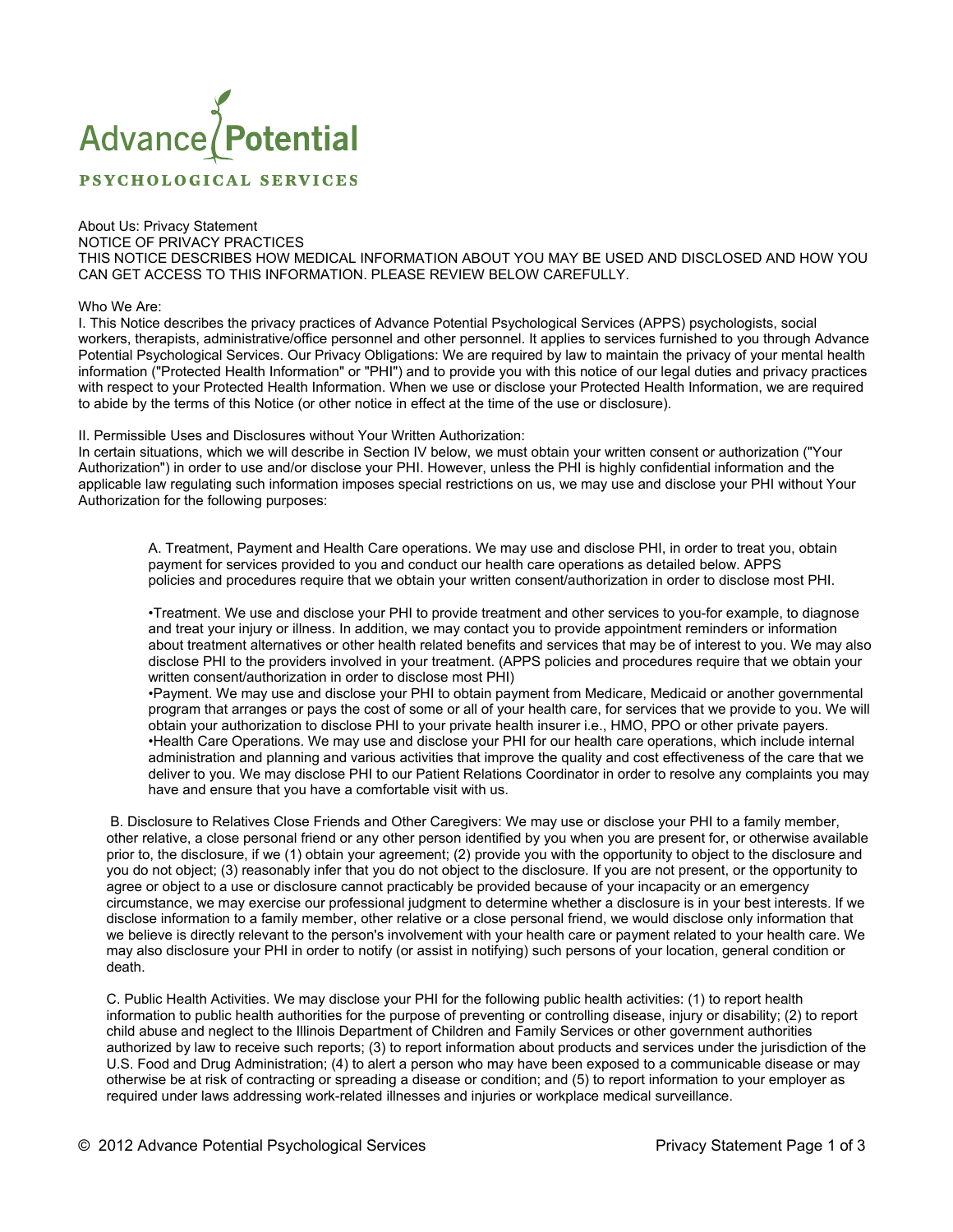D. Victims of Abuse Neglect or Domestic Violence. If we reasonably believe you are a victim of abuse, neglect or domestic violence, we may disclose your PHI to the Illinois Department of Children and Family Services, the Illinois Department of Human Services or other governmental authority, including a social service or protective services agency, authorized by law to receive reports of such abuse, neglect, or domestic violence.

E. Health Oversight Activities. We may disclose your PHI to a health oversight agency that oversees the health care system and is charged with responsibility for ensuring compliance with the rules of government health programs such as Medicare or Medicaid.

F. Judicial and Administrative Proceedings. We may disclose your PHI in the course of a judicial or administrative proceeding in response to a legal order or other lawful process. Further, unless specifically authorized by a court order, we may not use or disclose PHI identifying you as a recipient of substance abuse program services if the purpose is to initiate or substantiate any criminal charges against you or to conduct any investigation of you.

G. Law Enforcement Officials. We may disclose your PHI to the police or other law enforcement officials as required or permitted by law or in compliance with a court order or a grand jury or administrative subpoena.

H. We may disclose your PHI to a coroner or medical examiner as authorized by law.

I. Health or Safety. We may use or disclose your PHI to prevent or lessen a serious and imminent threat to a person's or the public's health or safety.

J. Specialized Government Functions. We may use and disclose your PHI to units of the government with special functions, such as the U.S. military or the U.S. Department of State under certain circumstances.

K. Workers Compensation. We may disclose your PHI as authorized by, and to the extent necessary to comply with, state law relating to workers' compensation or other similar programs.

L. As required by law. We may use and disclose your PHI when required to do so by any other law not already referred to in the preceding categories.

III. Uses and Disclosures Requiring Your Written Authorization.

For any purpose other than the ones described in Section II above, we may only use or disclose your PHI when you give us your authorization on our authorization form.

A. Private Payers: We must obtain Your Authorization to disclose PHI to your health insurer and/or other private payer.

B. Uses and Disclosures of Your Highly Confidential Information. In addition, federal and Illinois law impose special privacy protections for "Highly Confidential Information", including Psychotherapy Notes and the subset of Protected Health Information that is related to: (1) treatment of a mental illness; (2) alcohol and drug abuse treatment program services; (3) HIV/AIDS testing; (4) child abuse and neglect (5) sexual assault; and (6) genetic testing. In order for us to disclose your Highly Confidential Information for a purpose other than those permitted by laws regulating Highly Confidential Information, we must obtain Your Authorization.

IV. Your Rights Regarding Your Protected Health Information

A. For Further Information or Privacy Rights Complaints. If you desire further information about your privacy rights, are concerned that we have violated your privacy rights or disagree with a decision that we made about access to your PHI, you may contact us. You may also file written complaints with the APPS CEO, Office for Civil Rights of the U.S. Department of Health and Human Services. We will not retaliate against you if you file a complaint with us or the Director.

B. Right to Request Additional Restrictions. You may request restrictions on our use and disclosure of your PHI (1) for treatment, payment and health care operations, (2) to individuals (such as a family member, other relative(s), close personal friend(s) or any other person identified by you, or involved with your care or with payment related to your care, or (3) to notify or assist in the notification of such individuals regarding your location and general condition. While we will consider all requests for additional restrictions carefully, we are not required to agree to a requested restriction. If you wish to request additional restrictions, please obtain a request form from our website and submit for consideration.

C. Right to Receive Confidential Communications. You may request, and we will accommodate, any reasonable written request for you to receive your PHI by alternative means of communication or at alternative locations.

\*\*\*D. Right to Revoke Your Authorization. You may revoke Your Authorization, except to the extent that we have taken action in reliance upon it, by delivering a written revocation statement to the APPS CEO. A form of Written Revocation is available upon request from CEO Glenn Sevier.